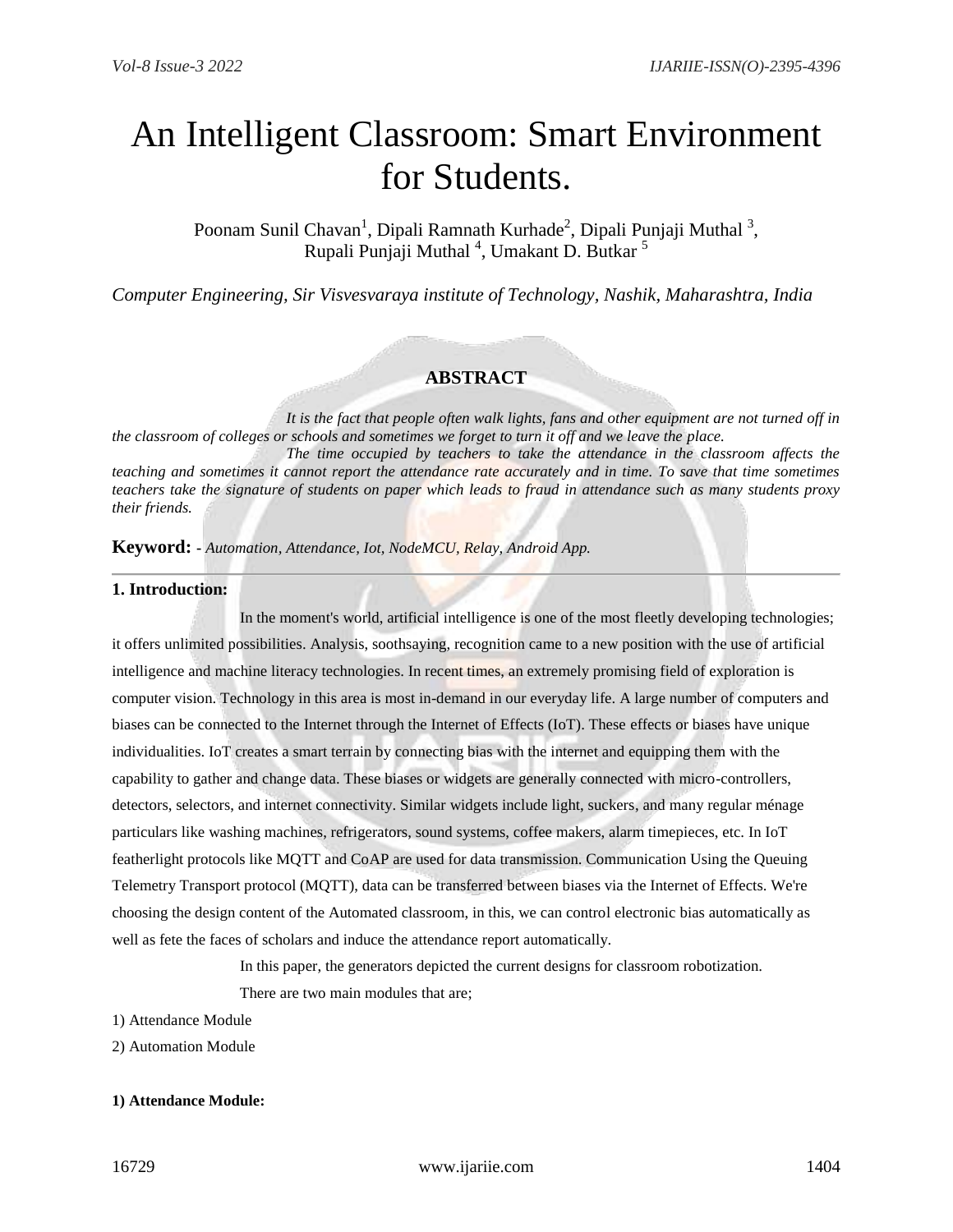Now, days teachers take attendance manually. There are two types to taking attendance, first way that is some teachers prefer to call roll-no./enrolment no. and put a mark for present/absent & second way that is teachers prefer to pass around a paper of signature sheet. After collecting the attendance data, teachers enter the data manually.

 This takes so much time & during this time the attention of the student and also teachers is disturbing within this manual work there are more chances of mistake.

Students and teachers may use this module to identify students and mark attendance, through the process of face detection. Face detection is the process of identifying faces within digital images. An image or video can be recognized by this system based on the face present in it.

 We need to define a general structure of a face to determine certain picture or video contains a face (or several). A face contains the same features as a human face, including eyes, noses, foreheads, mouths, and chins. Therefore, the objective of face detection is to locate the location in an image where the human face is. After the face is located, the facial recognition algorithm is used to extract the features from the image. In LBPH, the first binary pattern images are computed, and a histogram is generated for facial recognition. This generates a template. There are many variables that make up the template, but all of them represent the unique and distinctive features of the face. It is the process of being able to identify and verify a person's face using biometrics by comparing and analysing the biometric person's face. It is an application that allows you to identify or verify someone from a digital image by using a face recognition system.

#### **2) Automation Module:**

 Students are leaving the classroom without switching the electronic devices like lights, fans which lead to unnecessary consumption of energy. It is necessary to find out any useful solution to this problem.

 This module explains the various possibilities of connecting electronic devices and tries to solve the above problem. Electronic devices such as fans, lights are connected to the relay and NodeMCU. We have talked about the nodeMCU service interface programming model, In that nodeMCU Can access of firebase cloud using programming. Using the program Node MCU can perform the commands which we store on the cloud using the android app.

#### **2.Objective &Scope of proposed system:**

- 1) Reduce the work of teacher
- 2) Automatically generate the attendance report
- 3) Easy to use
- 4) Reduce Time
- 5) Design to save electricity and improve new lighting control system using Internet of Things (IoT).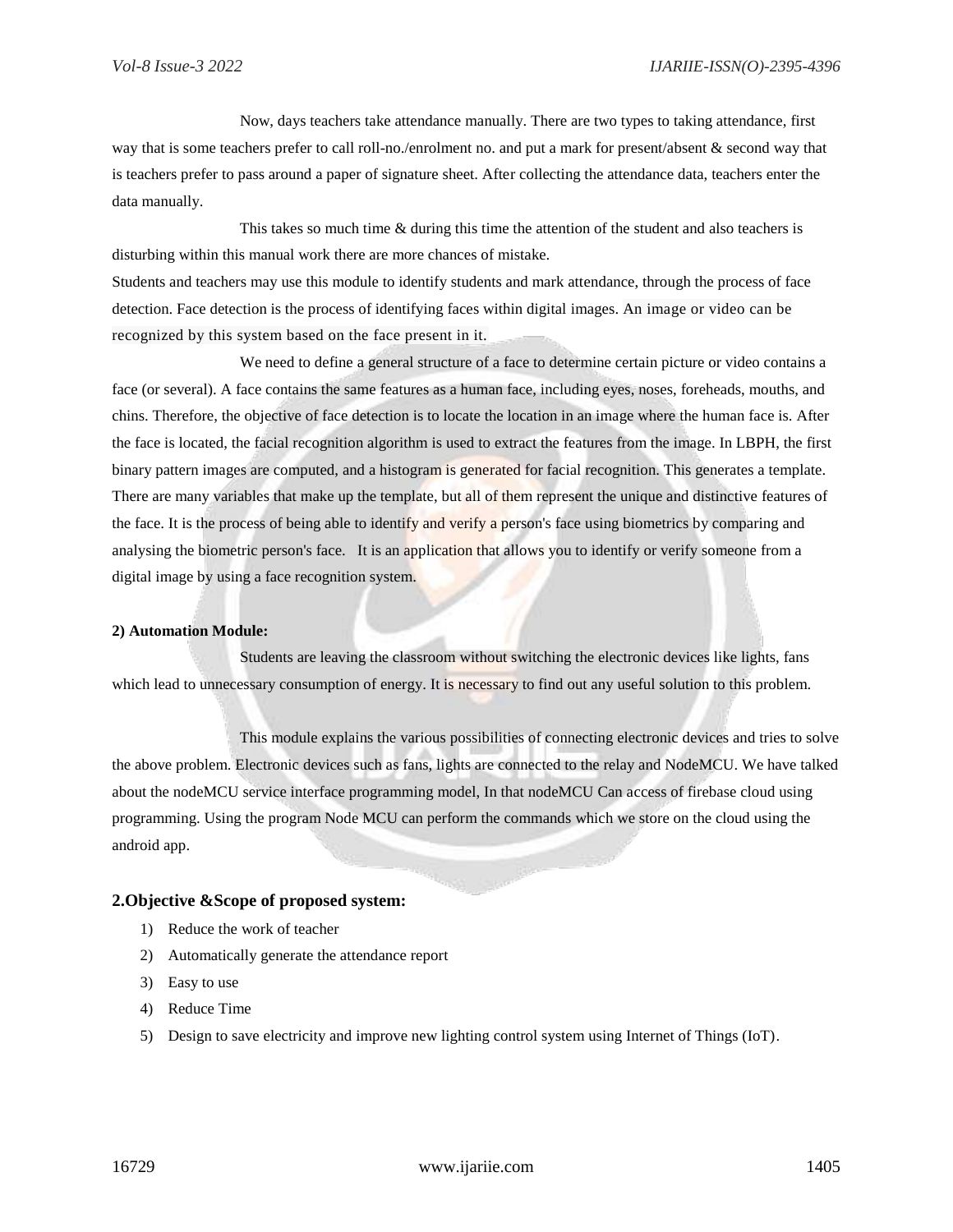#### **System Architecture:**



# **Basic Structure**



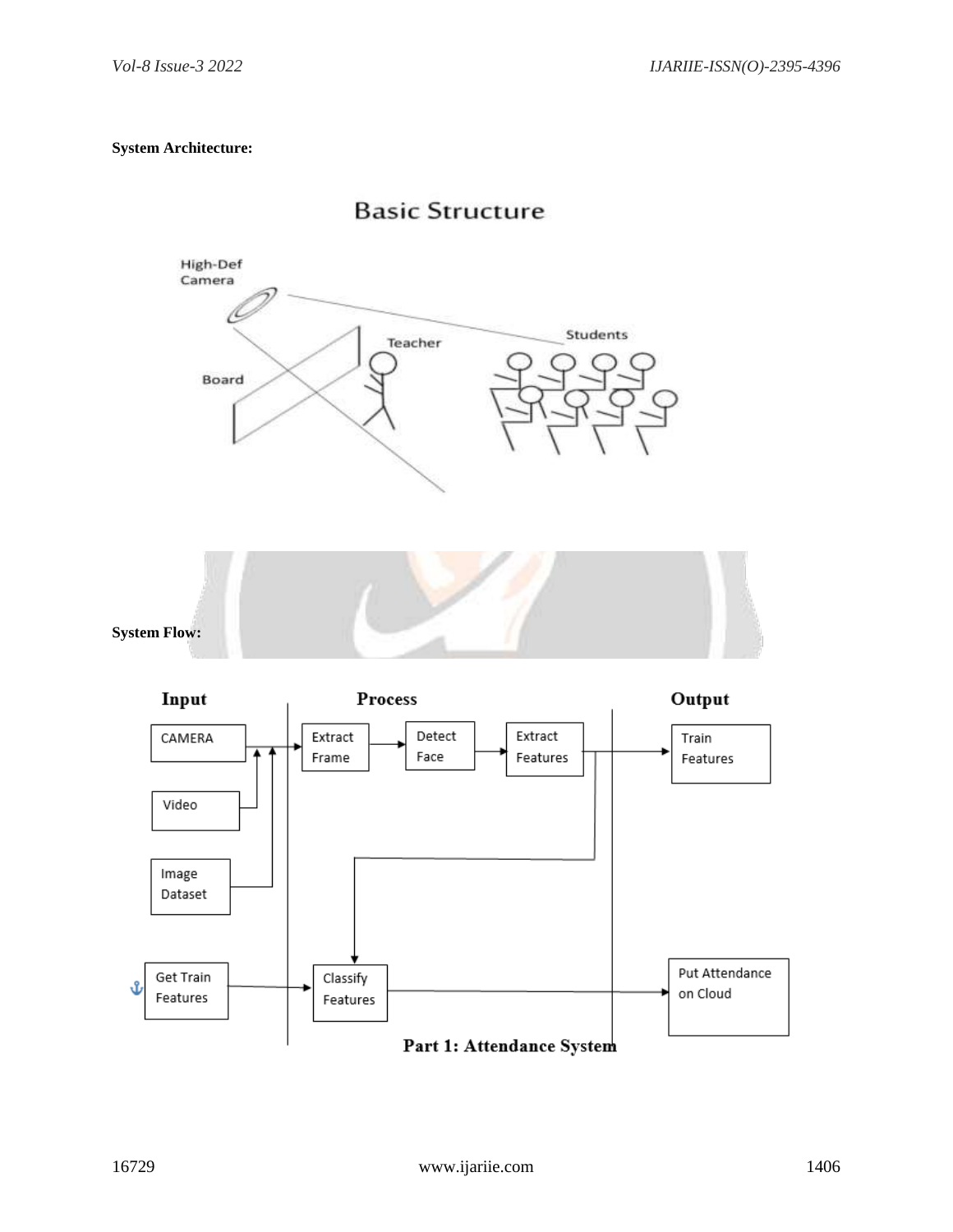

Part 2: Automation classroom

### **3.Advantages:**

- 1. Time Saving Compare to Manual attendance.
- 2. More accuracy in attendance report.
- 3. Easy attendance Recording.
- 4. Automatic Calculation.
- 5. Decrease Human Efforts.
- 6. Reduce paperwork and Save paper.
- 7. Increase Security.
- 8. Save electricity.
- 9. Best solution with minimum budget

#### **4.Disadvantages:**

Always need strong internet connections.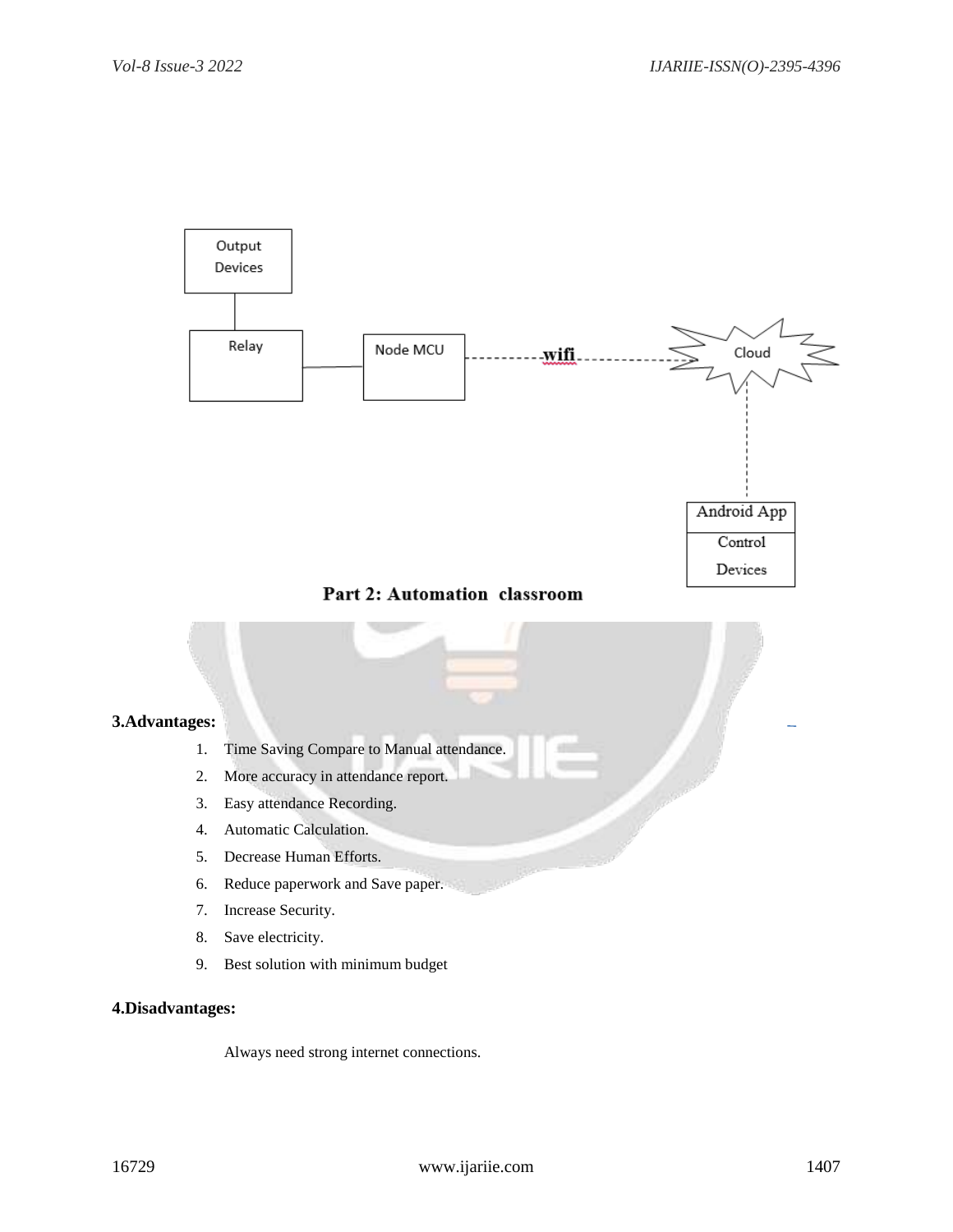## **5.Applications:**

- 1. In School / College.
- 2. Organizations.
- 3. Office.

## **6. RESULT:**

### **6.1 Android Application:**

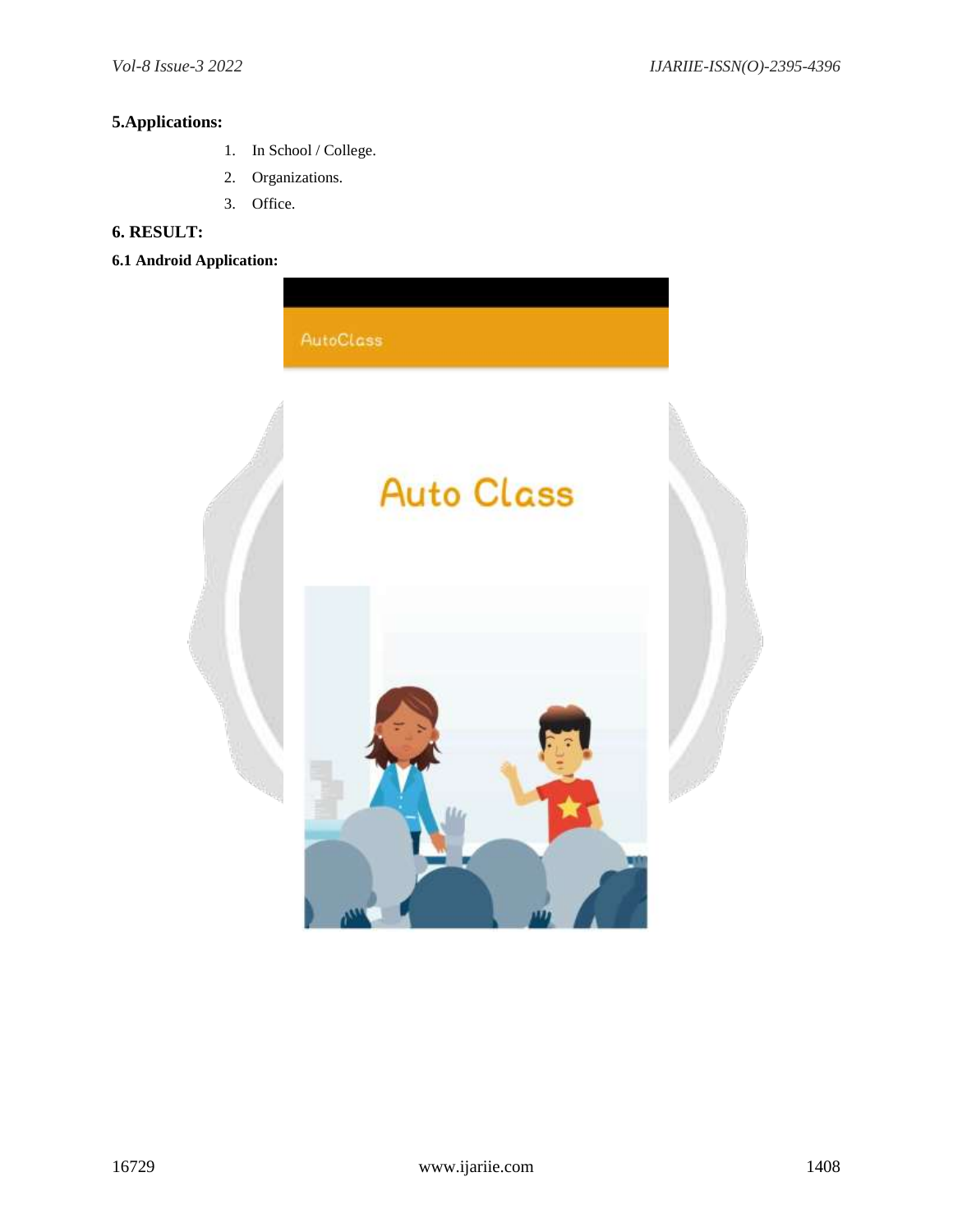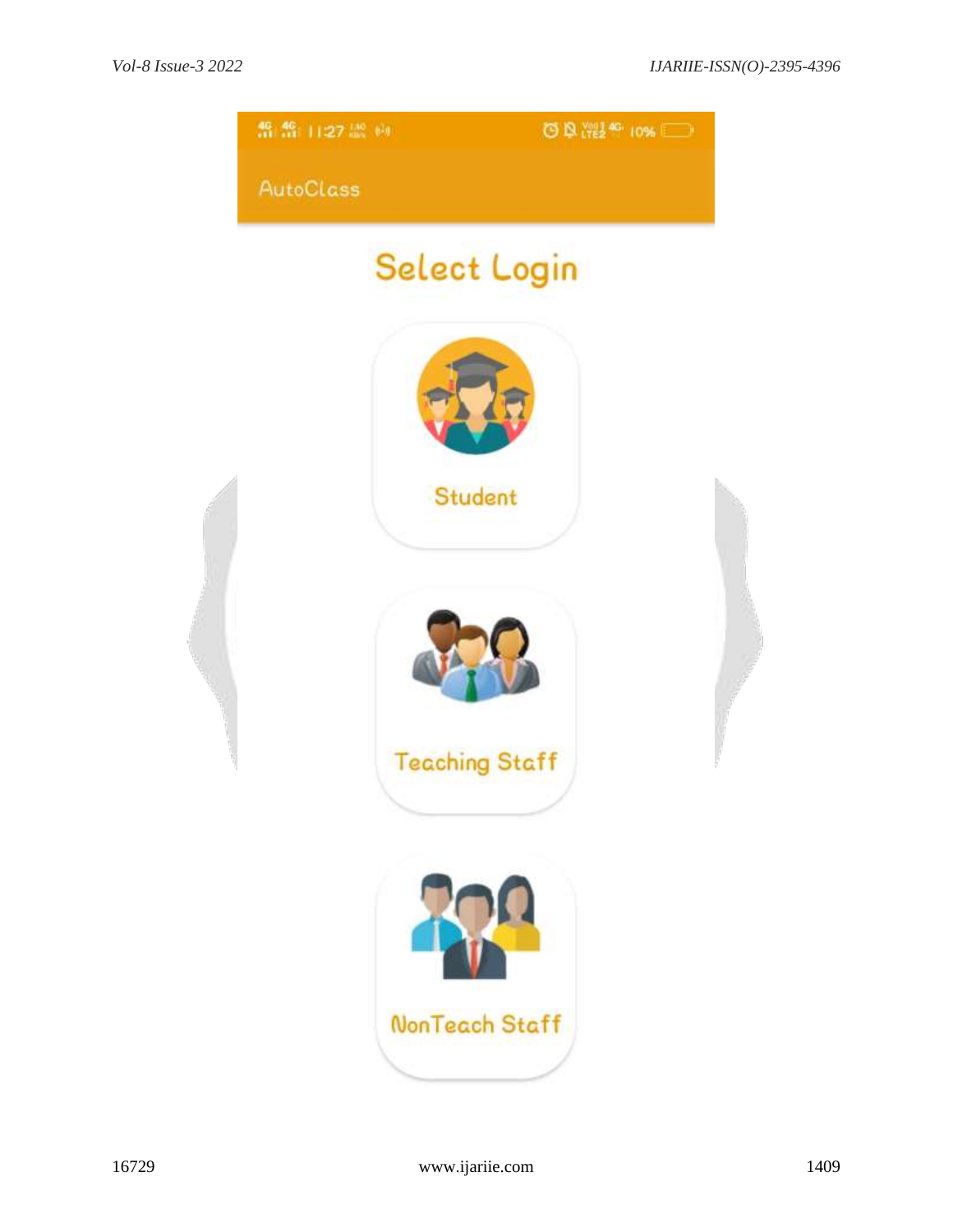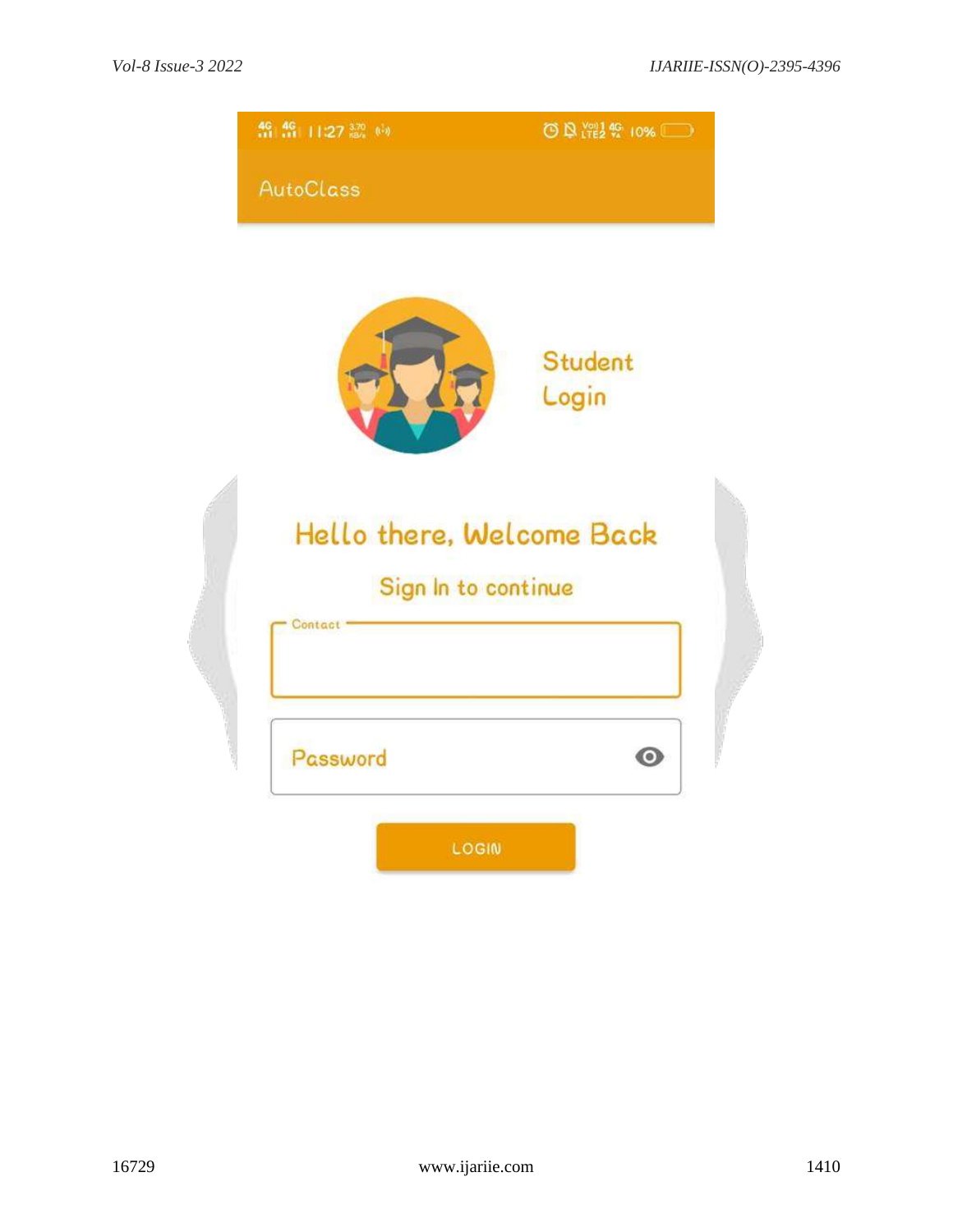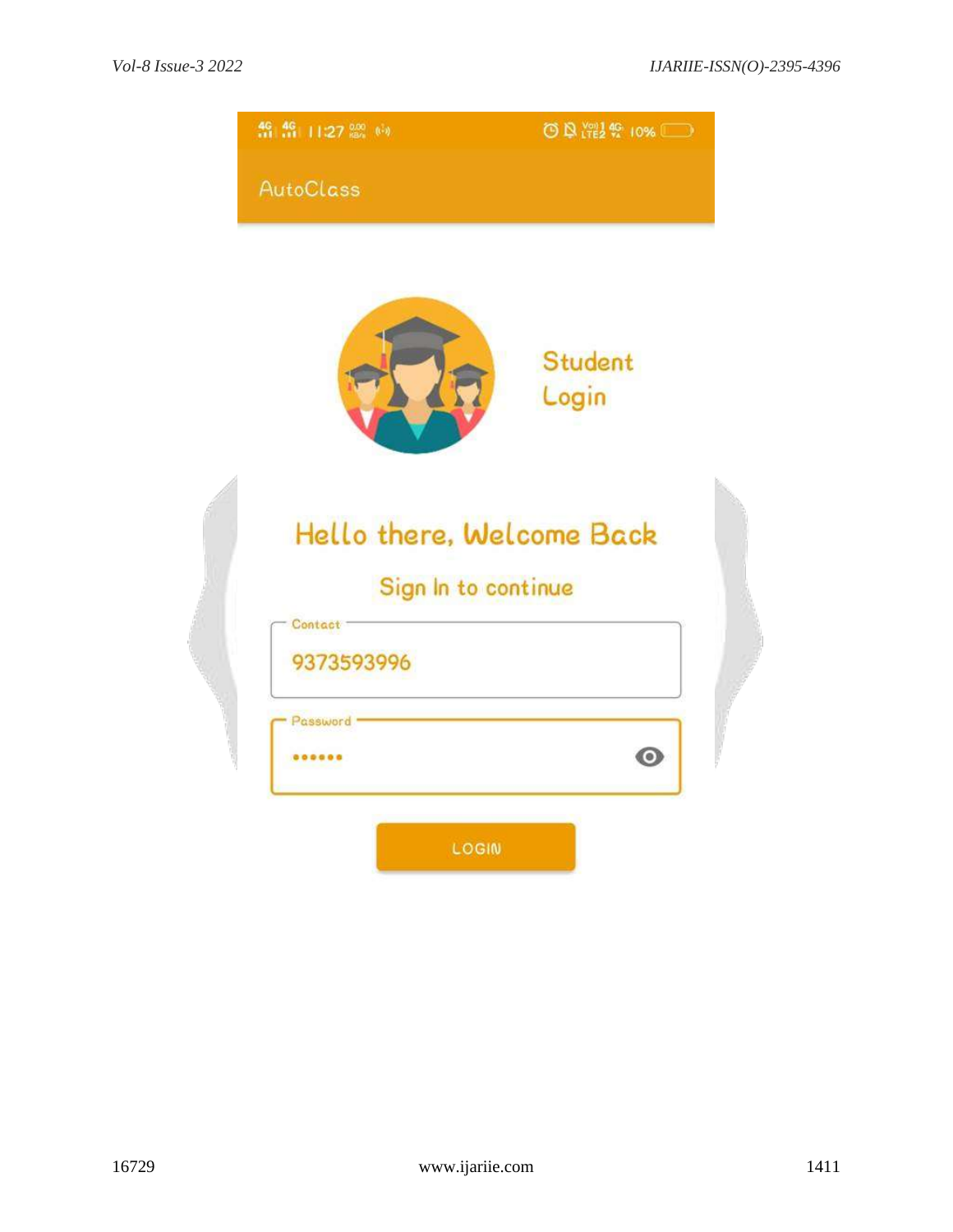| 46 46 11:28 50 60 | ◎ 以 ( 22) 4G 10% □ |  |
|-------------------|--------------------|--|
| AutoClass         |                    |  |
|                   |                    |  |
|                   | Poonam<br>Chavan   |  |
|                   |                    |  |
| RollNo            | 20                 |  |
| Date              | 27/4/2022          |  |
| Attendance        | P                  |  |
| RollNo            | 20                 |  |
| Date              | 27/4/2022          |  |
| Attendance        | P                  |  |
| RollNo            | 20                 |  |
| Date              | 27/4/2022          |  |
| Attendance        | P                  |  |
| RollNo            | 20                 |  |
| Date              | 2/5/2022           |  |
| Attendance        | P                  |  |
| RollNo            | 20                 |  |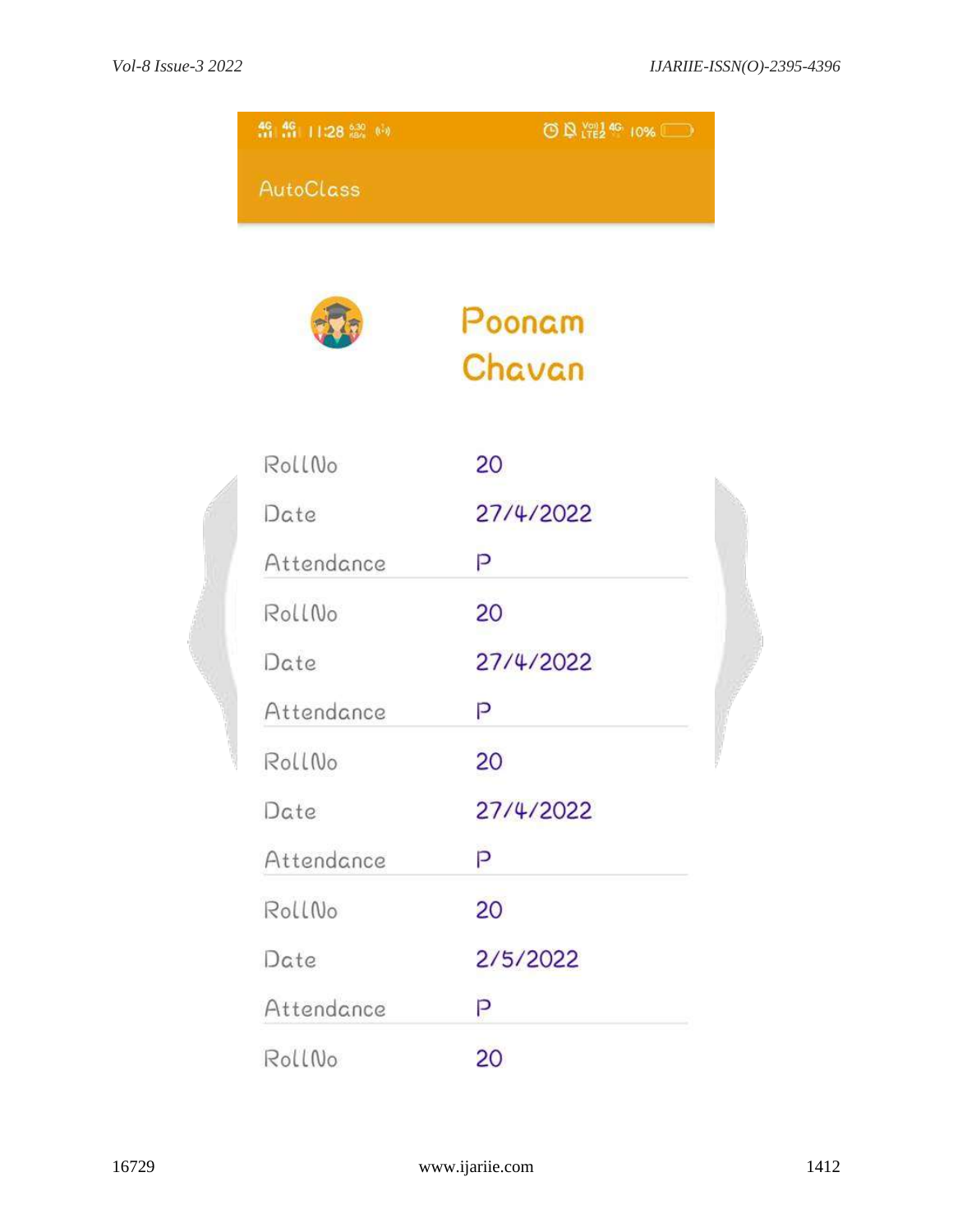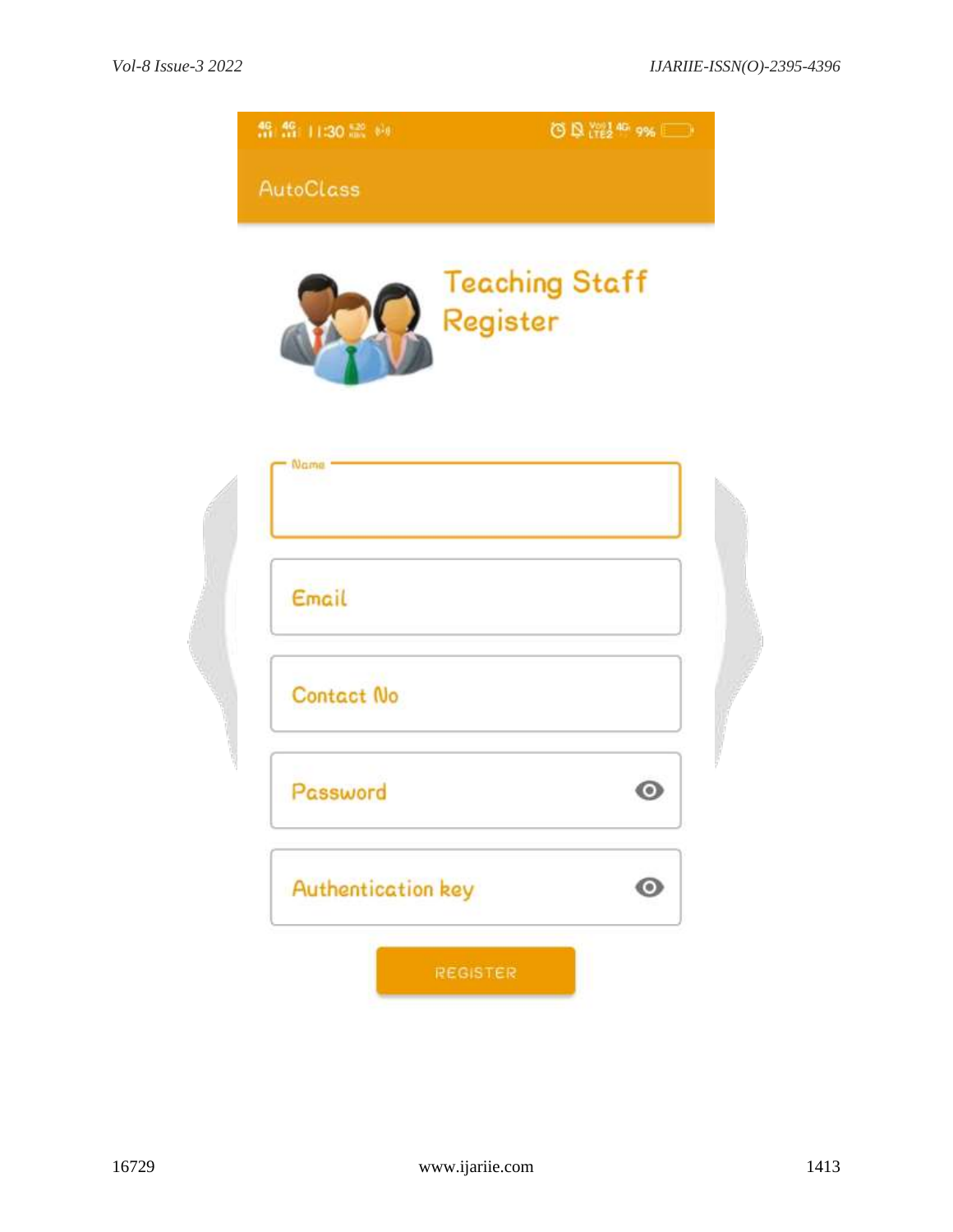| <b>留盤 128 認 @</b>     |                                                  | ◎9. 體體 ◎9          |  |
|-----------------------|--------------------------------------------------|--------------------|--|
| AutoClass             |                                                  |                    |  |
|                       | Login                                            | <b>Teach Staff</b> |  |
| Contact<br>9373593996 | Hello there, Welcome Back<br>Sign In to continue |                    |  |
| Password<br>          |                                                  | $\bm{\odot}$       |  |
|                       | LOGIN                                            |                    |  |
|                       | New User? SIGN UP                                |                    |  |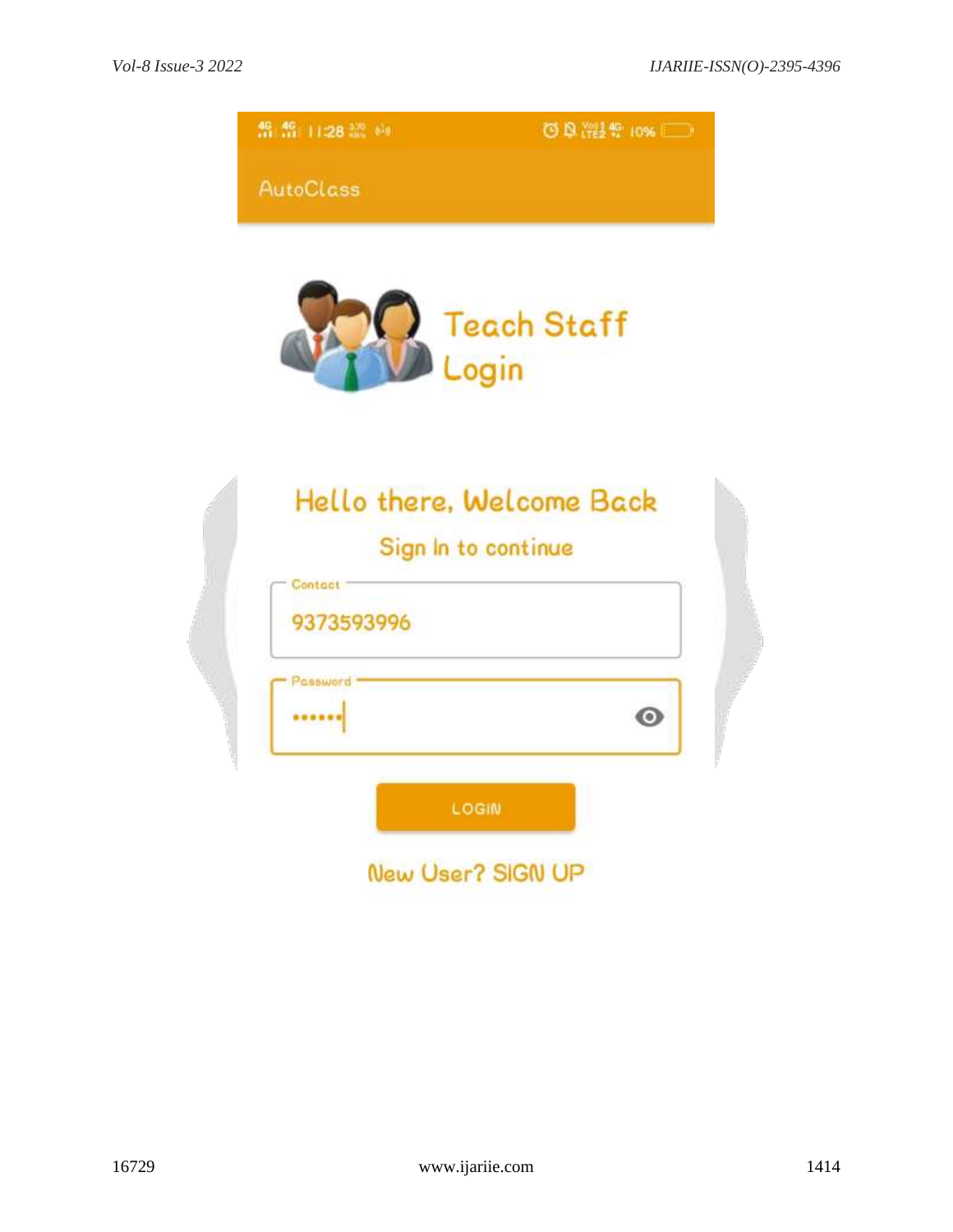

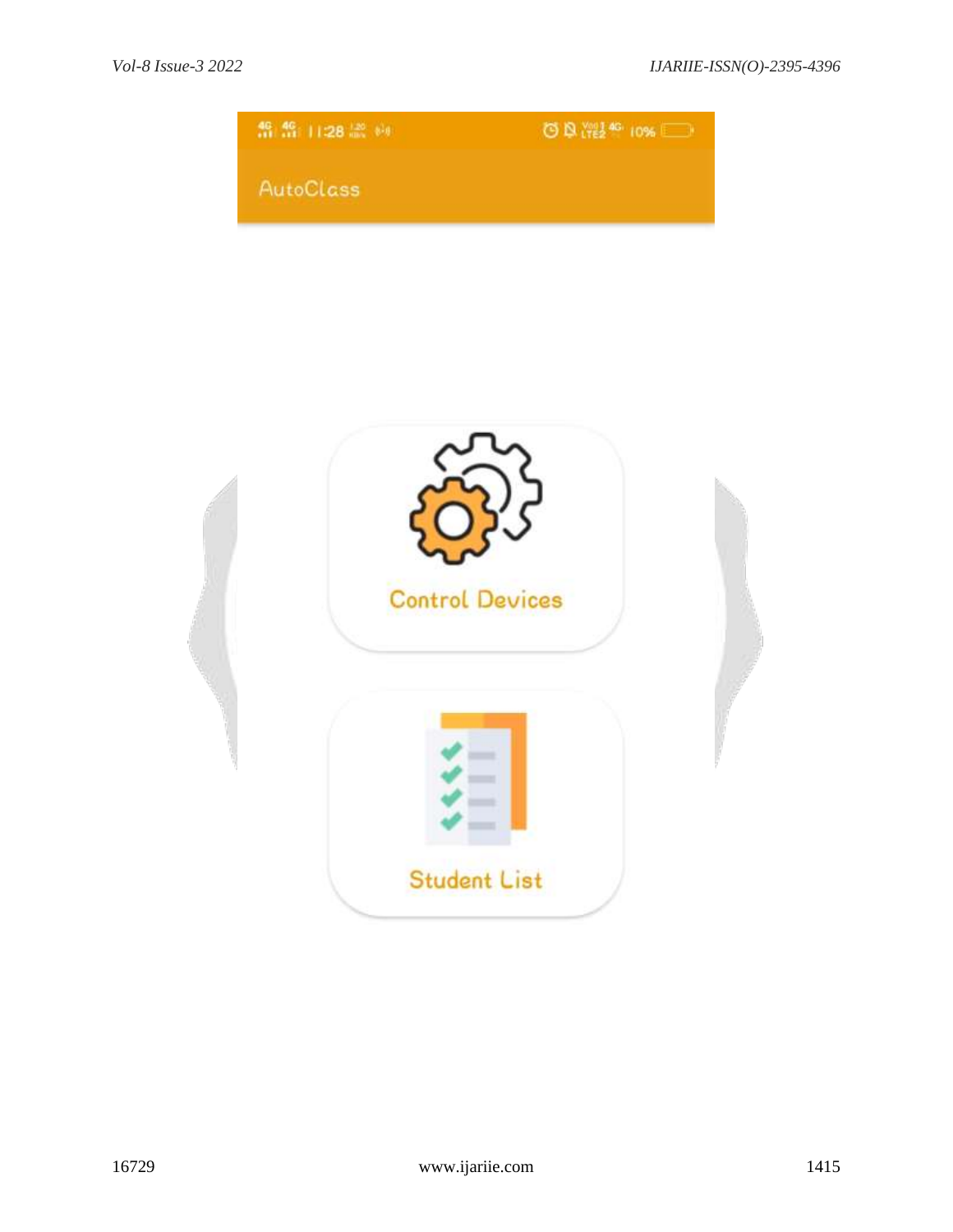



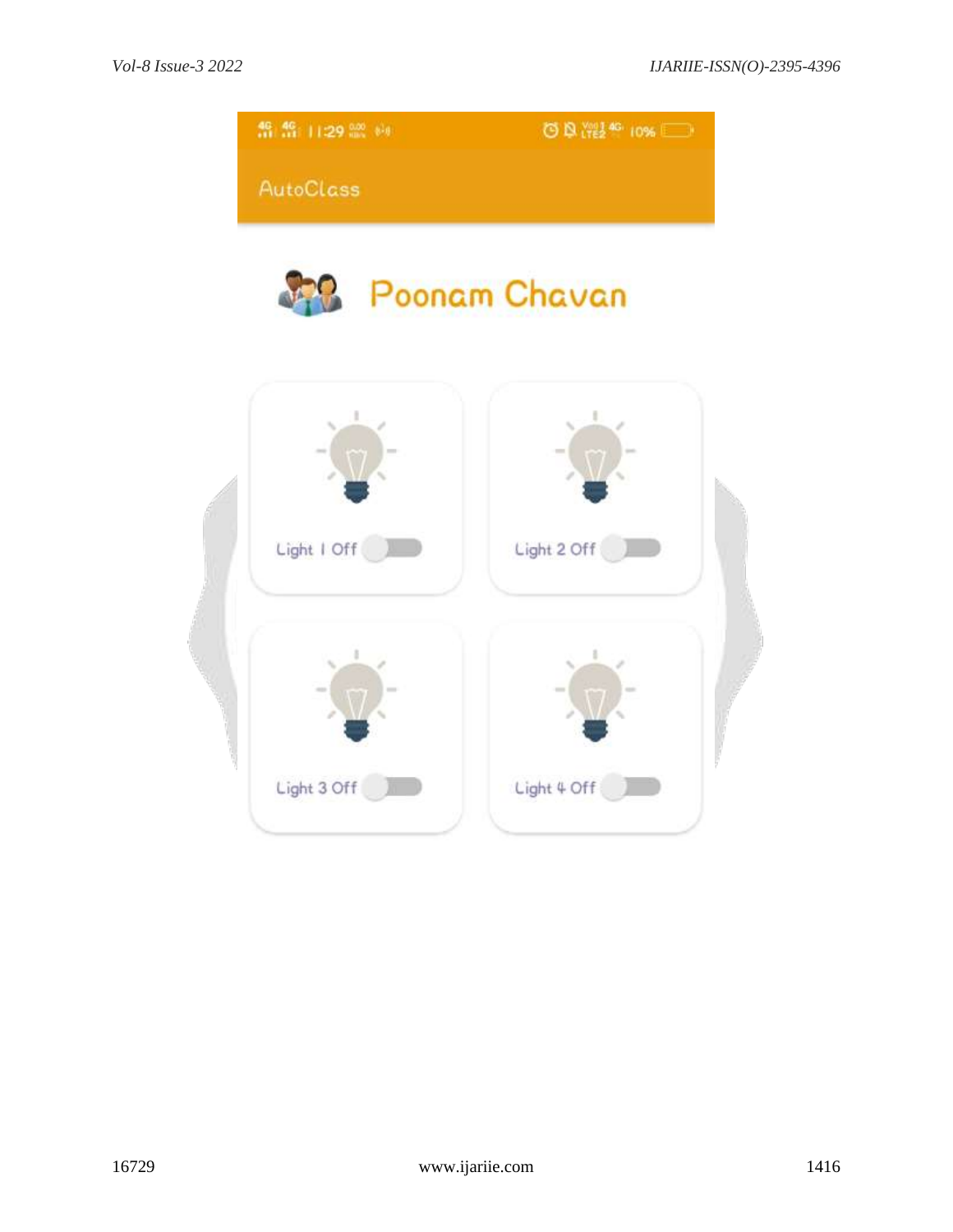

# **Student List**

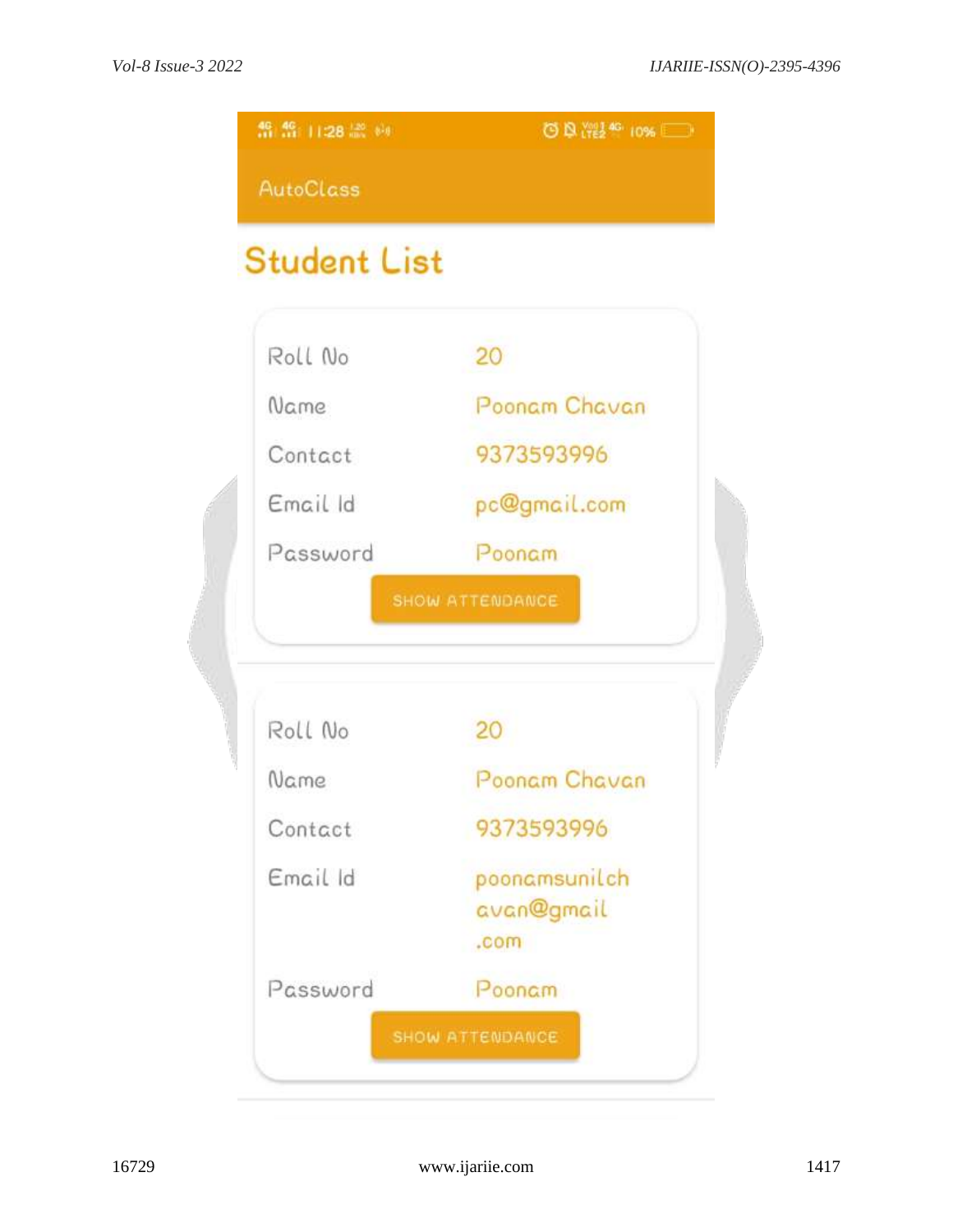| <b>雷 盤 1129 鹽 神</b>                    | ◎9 ( 22 46 10% □                      |
|----------------------------------------|---------------------------------------|
| AutoClass                              |                                       |
|                                        | <b>Non Teaching</b><br>Staff Register |
| Name<br>Poonam Chavan<br><b>Email:</b> |                                       |
| poonamchavan937@gmail.com              |                                       |
| Contact No<br>9373593996               |                                       |
| Password                               |                                       |
|                                        | ۰                                     |
| Authontication key -<br>               | $\bullet$                             |
|                                        |                                       |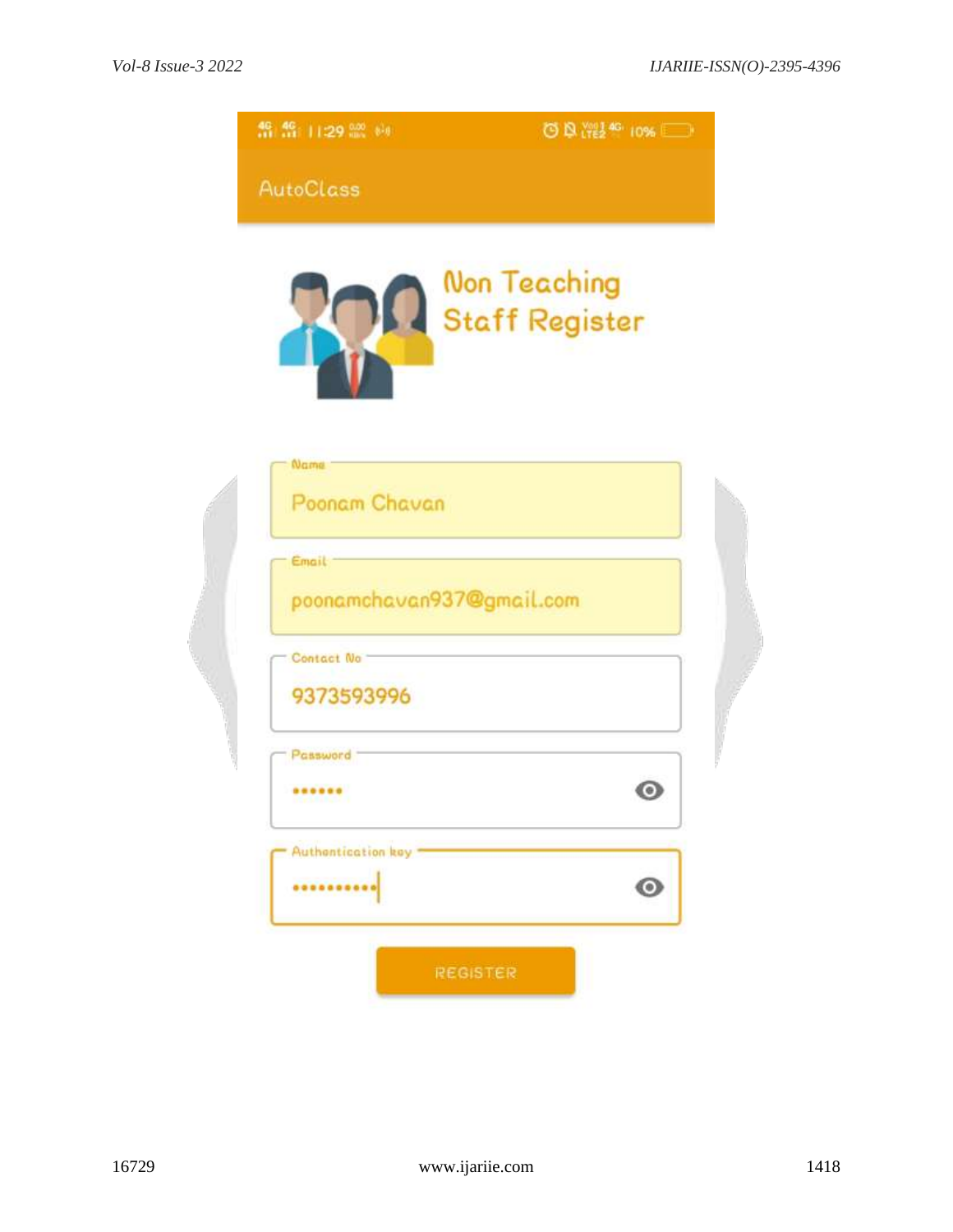

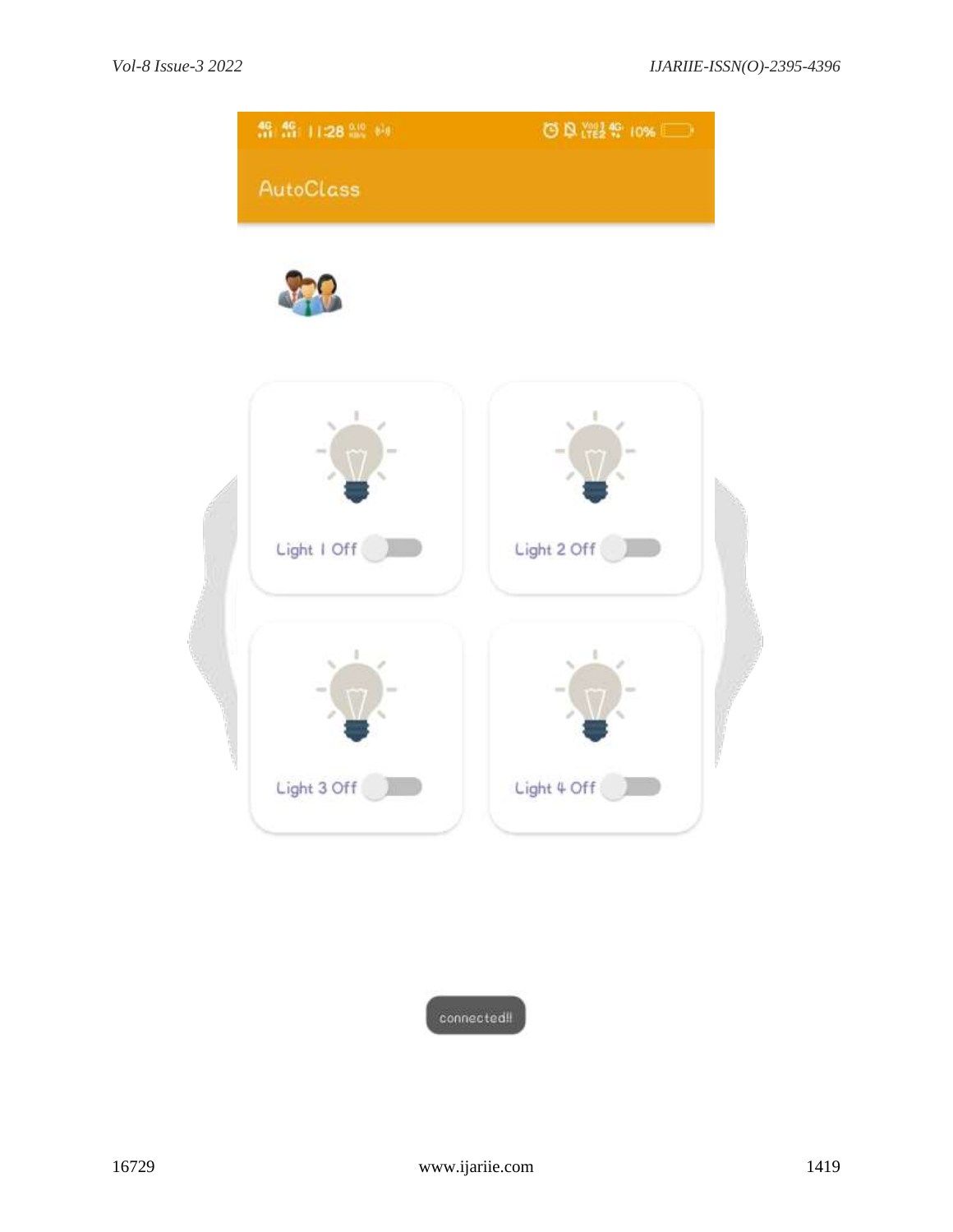## **6.2 Face Recognition Module:**

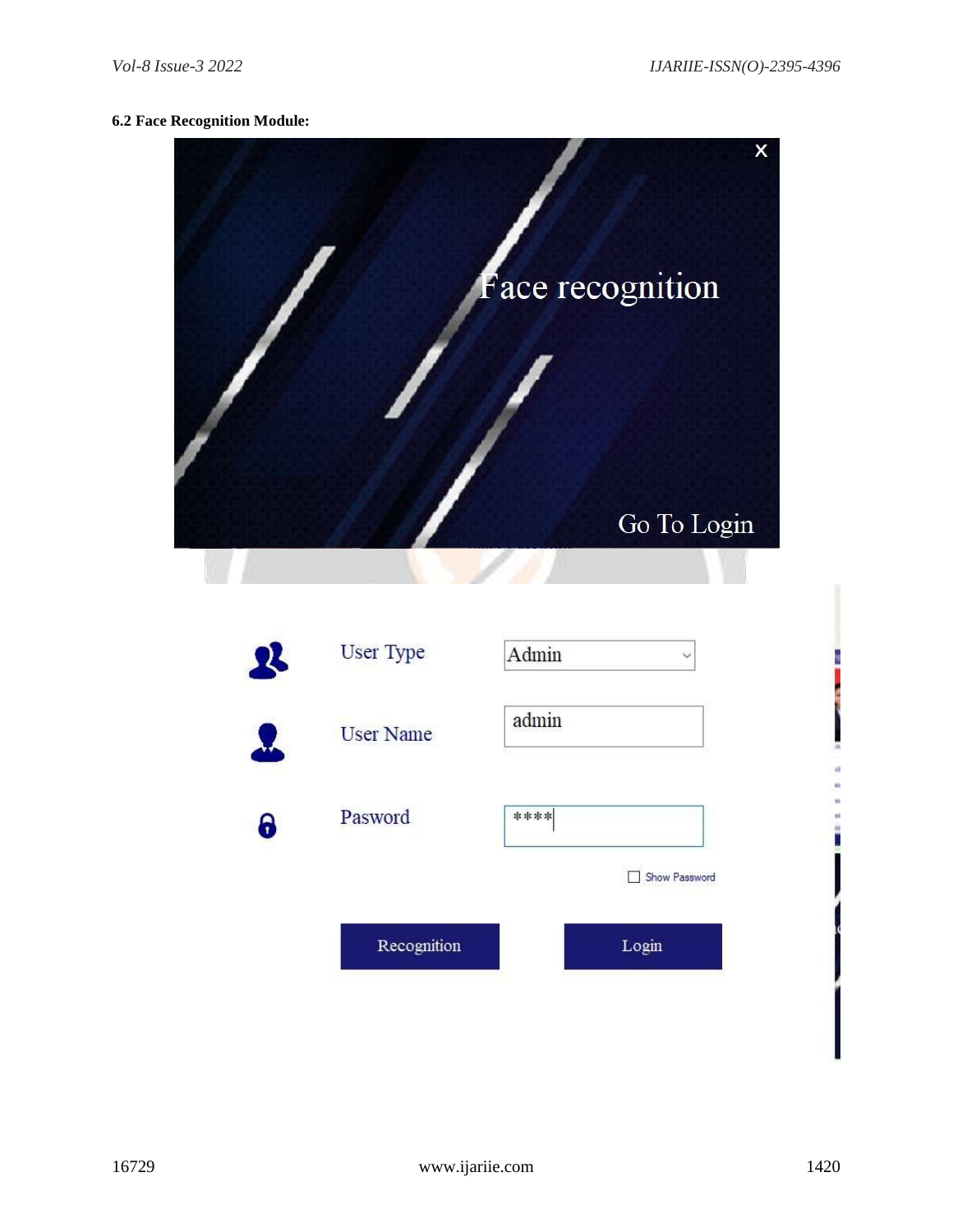|                           | Face recognition                   | X                                  |
|---------------------------|------------------------------------|------------------------------------|
|                           | detected faces :1                  | Integrated Webcam v<br>□ Start Cam |
| Detect Face<br>Browse     | Fill Info                          |                                    |
|                           | Enter Roll No<br><b>Enter Name</b> | 59<br>Rupali Muthal                |
|                           | Enter Email                        | rupali12@gmail.com                 |
|                           | <b>Enter Contact</b>               | 8855807741                         |
| get face >> click to show | <b>Enter Password</b><br>Add       | *******<br>Show Password           |

**6.3 Electronic Device Control Module:**

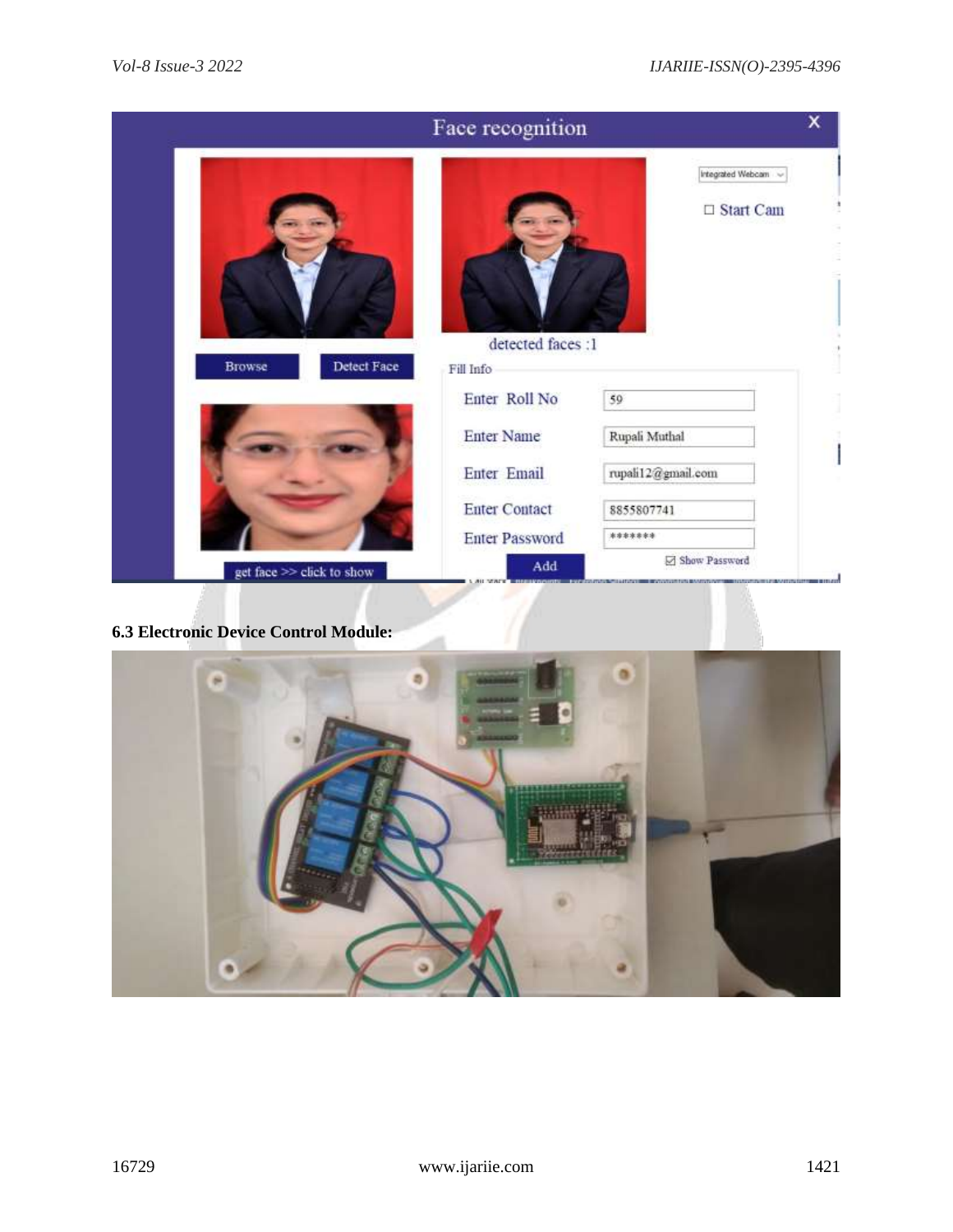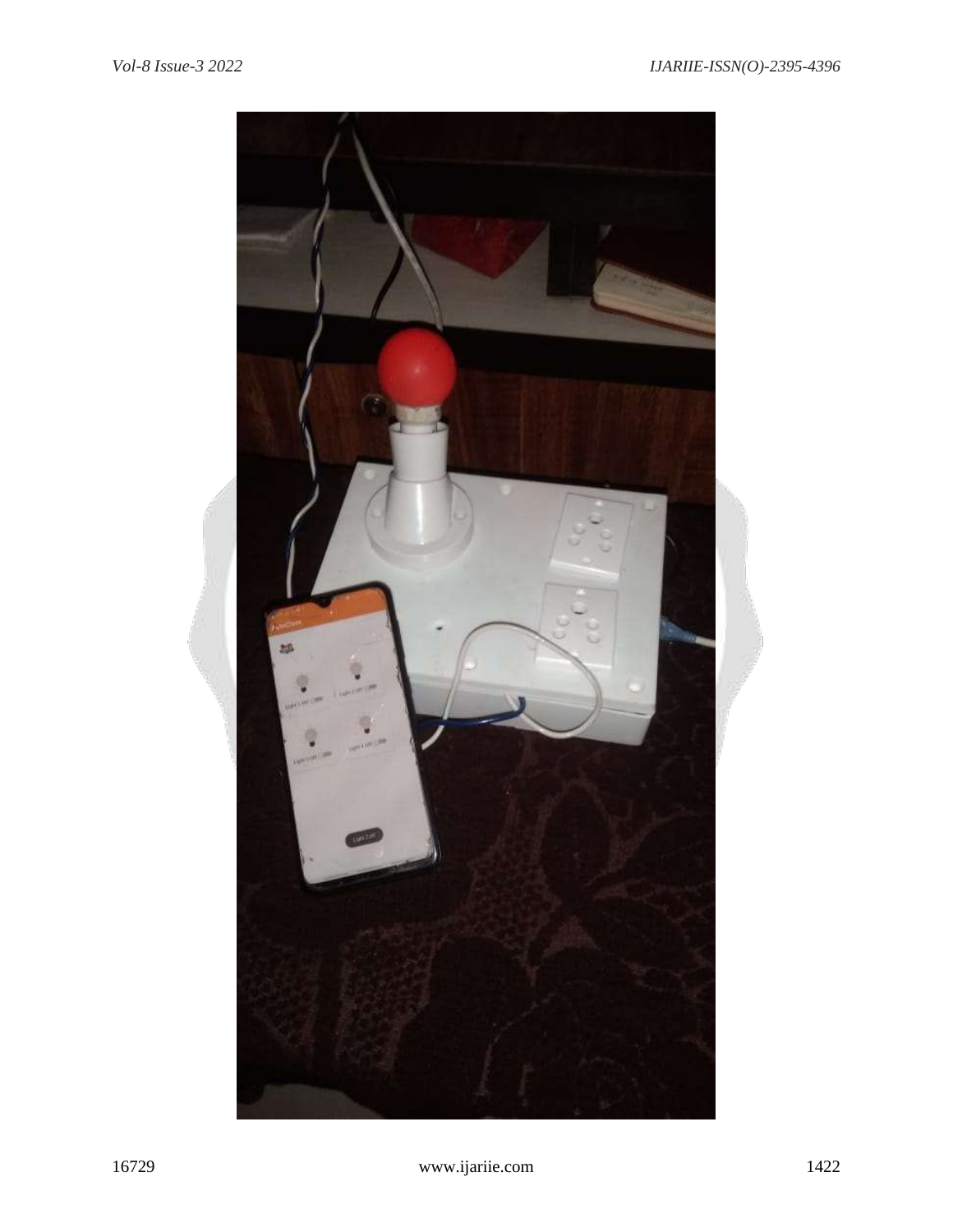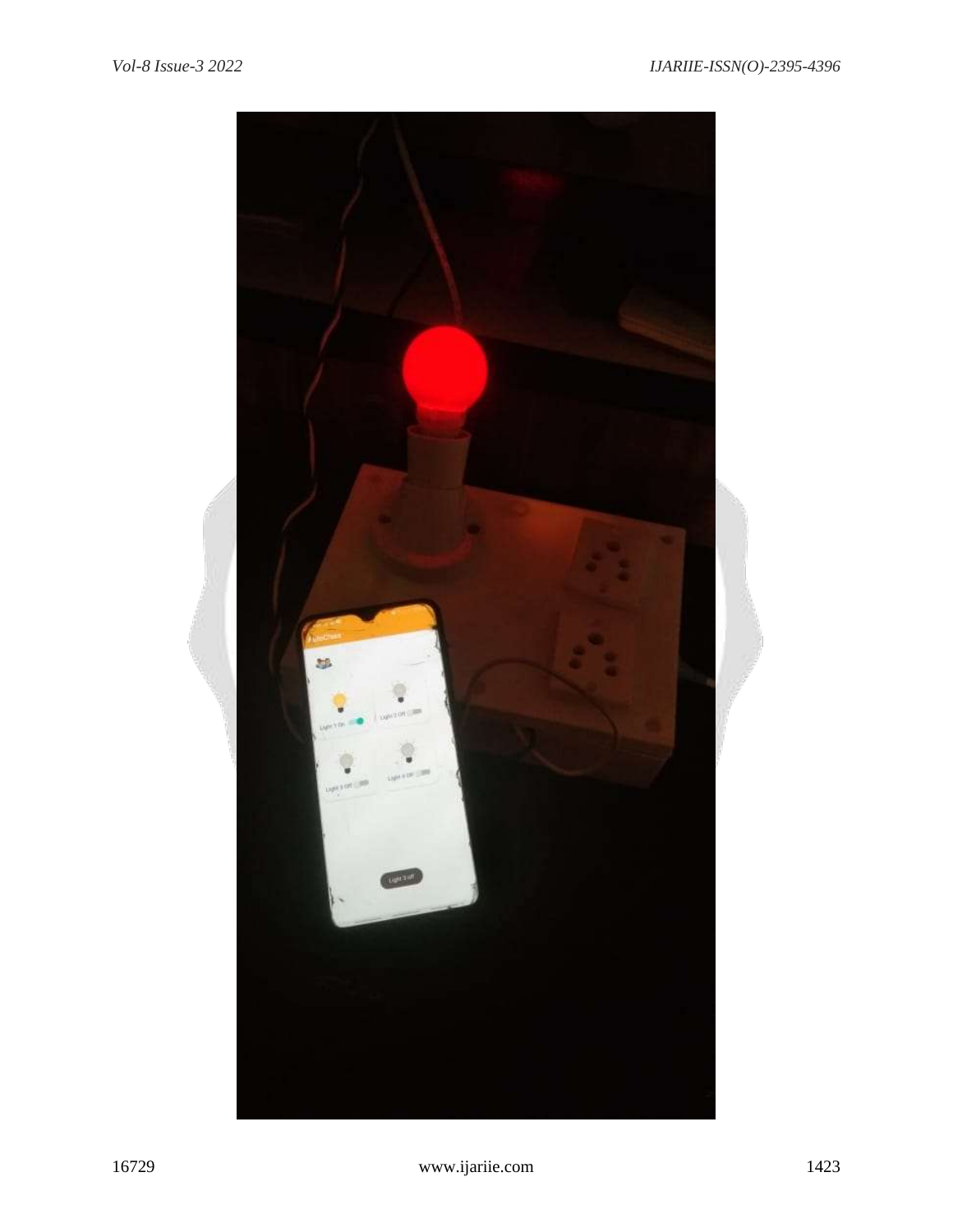### **7. CONCLUSIONS**

 Hence our system is giving a new trend to the educational system , It will be beneficial for the staff & students.

 Installing complex hardware is not necessary to take attendance in the classroom; we need only a camera and a laptop.

 In providing the user with more control over how it is used, the project has successfully optimized light automation. The results showed that the IoT technology can be used to bring improvements to a household appliance also classroom with minimal amount of hardware.

#### **8. ACKNOWLEDGEMENT**

 It is my immense pleasure to work on this project **An Intelligent Classroom: Smart Environment for Students.** It is only the blessing of my divine master which has prompted and mentally equipped me to undergo the study of this project.

 We would like to thank **Dr.G.B.Shinde**, Principal, Sir Visvesvarya Institute Of Technology for giving me such an opportunity to develop practical knowledge about subject. We are also thankful to **Mr.Sharad M Rokade** , Head of Computer Engineering Department for his valuable encouragement at every phase of my project workand completion.

We offer my sincere thanks to my guide Mr. Umakant D. Butkar, who very affectionately encourages me to work on the subject and gave her valuable guidance time to time. While preparing this project We are very much thankful to her.

 We are also grateful to entire staff of Computer Engineering Department for their kind cooperation which helped me in successful completion of project.



 MISS.CHAVAN POONAM SUNIL MISS.KURHADE DIPALI RAMNATH MISS.MUTHAL DIPALI PUNJAJI MISS.MUTHAL RUPALI PUNJAJI SVIT, NASHIK.

#### **9. REFERENCES**

[1]. U. Thakar, A. Tiwari, and S. Varma, "On Composition of SOAP Based and RESTful Services," IEEE 6th Int. Conference on Advanced Computing (IACC), 2016.

[2]. C. Ding and D. Tao, ''Trunk-branch ensemble convolutional neural networksforvideobasedfacerecognition,''IEEETrans.PatternAnal.Mach. Intell., vol. 40, no. 4, pp. 1002–1014, Apr. 2018.

[3]. W. Deng, J.Hu,andJ.Guo,''Facerecognitionviacollaborativerepresentation: Its discriminant nature and superposed representation,'' IEEE Trans. Pattern Anal. Mach. Intell., vol. 40, no. 10, pp. 2513–2521, Oct. 2018.

[4]. S. Arora, D. C. Verma and V. A. Athavale, "A secured automated Attendance Management System implemented with Secret Sharing Algorithm," 2020 Sixth International Conference on Parallel, Distributed and Grid Computing (PDGC), Waknaghat, Solan, India, 2020, pp.141145.

[5]. Nataliya Boyko , Nataliya Shakhovska & Oleg Basystiuk ,department of information systems and networks Lviv Polytechnic National University Lviv, Ukraine, "Performance Evaluation and Comparison of Software for